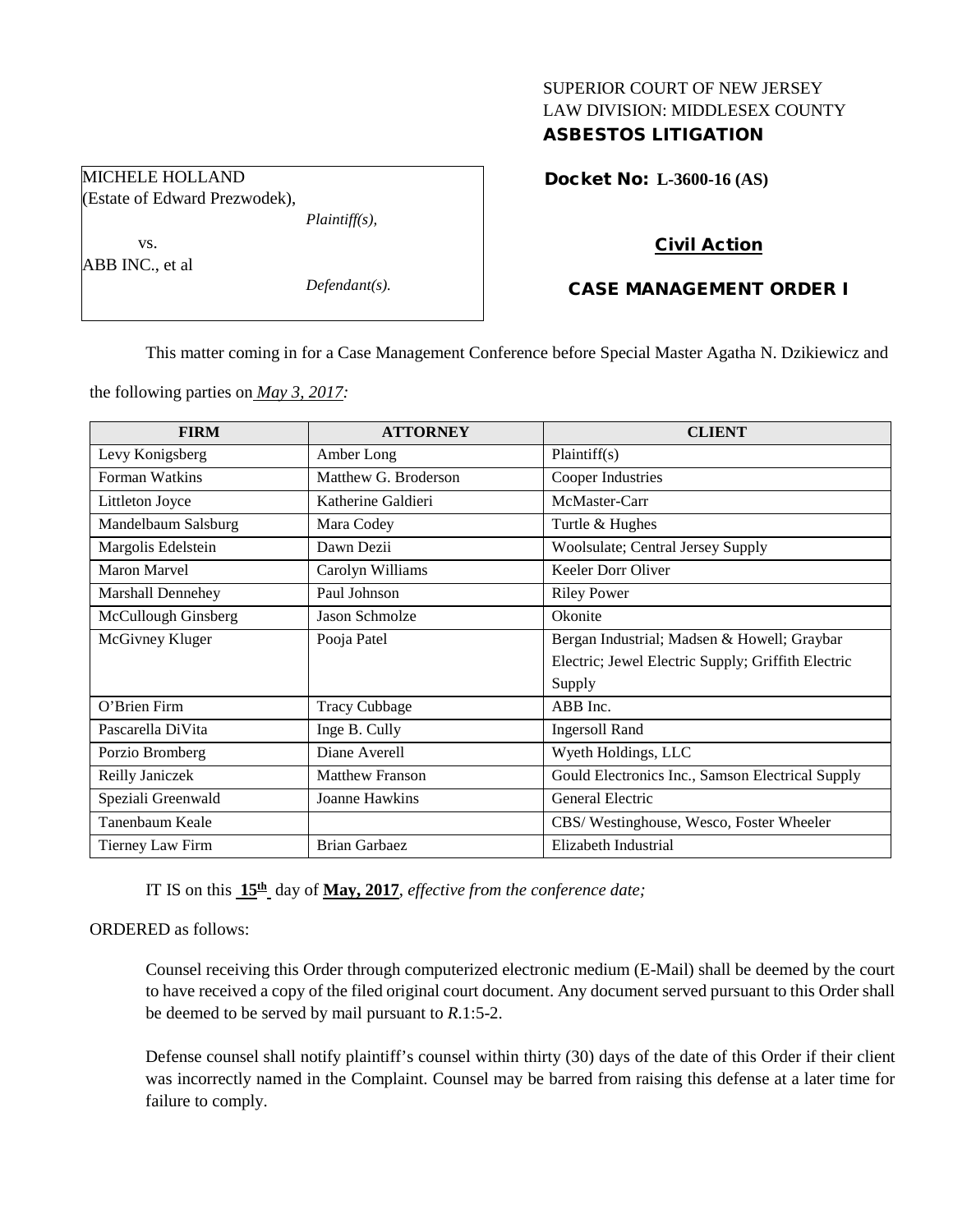## **DISCOVERY**

| June 16, 2017     | Plaintiff shall serve answers to wrongful death interrogatories by this date.                                                                                                                               |
|-------------------|-------------------------------------------------------------------------------------------------------------------------------------------------------------------------------------------------------------|
| May 31, 2017      | Defendants shall serve answers to standard interrogatories by this date.                                                                                                                                    |
| June 30, 2017     | Plaintiff shall propound supplemental interrogatories and document requests by this date.                                                                                                                   |
| August 11, 2017   | Defendants shall serve answers to supplemental interrogatories and document requests by this<br>date.                                                                                                       |
| June 30, 2017     | Defendants shall propound supplemental interrogatories and document requests by this date.                                                                                                                  |
| August 11, 2017   | Plaintiff shall serve answers to supplemental interrogatories and document requests by this<br>date.                                                                                                        |
| November 30, 2017 | Fact discovery, including depositions, shall be completed by this date. Plaintiff's counsel shall<br>contact the Special Master within one week of this deadline if all fact discovery is not<br>completed. |
| December 29, 2017 | Depositions of corporate representatives shall be completed by this date.                                                                                                                                   |

### **EARLY SETTLEMENT**

January 19, 2018 Settlement demands shall be served on all counsel and the Special Master by this date.

#### **SUMMARY JUDGMENT MOTION PRACTICE**

- January 19, 2018 Plaintiff's counsel shall advise, in writing, of intent not to oppose motions by this date.
- February 2, 2018 Summary judgment motions shall be filed no later than this date.
- March 2, 2018 Last return date for summary judgment motions.

#### **MEDICAL DEFENSE**

- November 30, 2017 Plaintiff shall serve medical expert reports by this date.
- November 30, 2017 Upon request by defense counsel, plaintiff is to arrange for the transfer of pathology specimens and x-rays, if any, by this date.
- June 29, 2018 Defendants shall identify its medical experts and serve medical reports, if any, by this date. In addition, defendants shall notify plaintiff's counsel (as well as all counsel of record) of a joinder in an expert medical defense by this date.

#### **LIABILITY EXPERT REPORTS**

- April 30, 2018 Plaintiff shall identify its liability experts and serve liability expert reports or a certified expert statement by this date or waive any opportunity to rely on liability expert testimony.
- June 29, 2018 Defendants shall identify its liability experts and serve liability expert reports, if any, by this date or waive any opportunity to rely on liability expert testimony.

\_\_\_\_\_\_\_\_\_\_\_\_\_\_\_\_\_\_\_\_\_\_\_\_\_\_\_\_\_\_\_\_\_\_\_\_\_\_\_\_\_\_\_\_\_\_\_\_\_\_\_\_\_\_\_\_\_\_\_\_\_\_\_\_\_\_\_\_\_\_\_\_\_\_\_\_\_\_\_\_\_\_\_\_\_\_\_\_\_\_\_\_\_\_\_\_\_\_\_\_\_\_\_\_\_\_\_\_\_\_